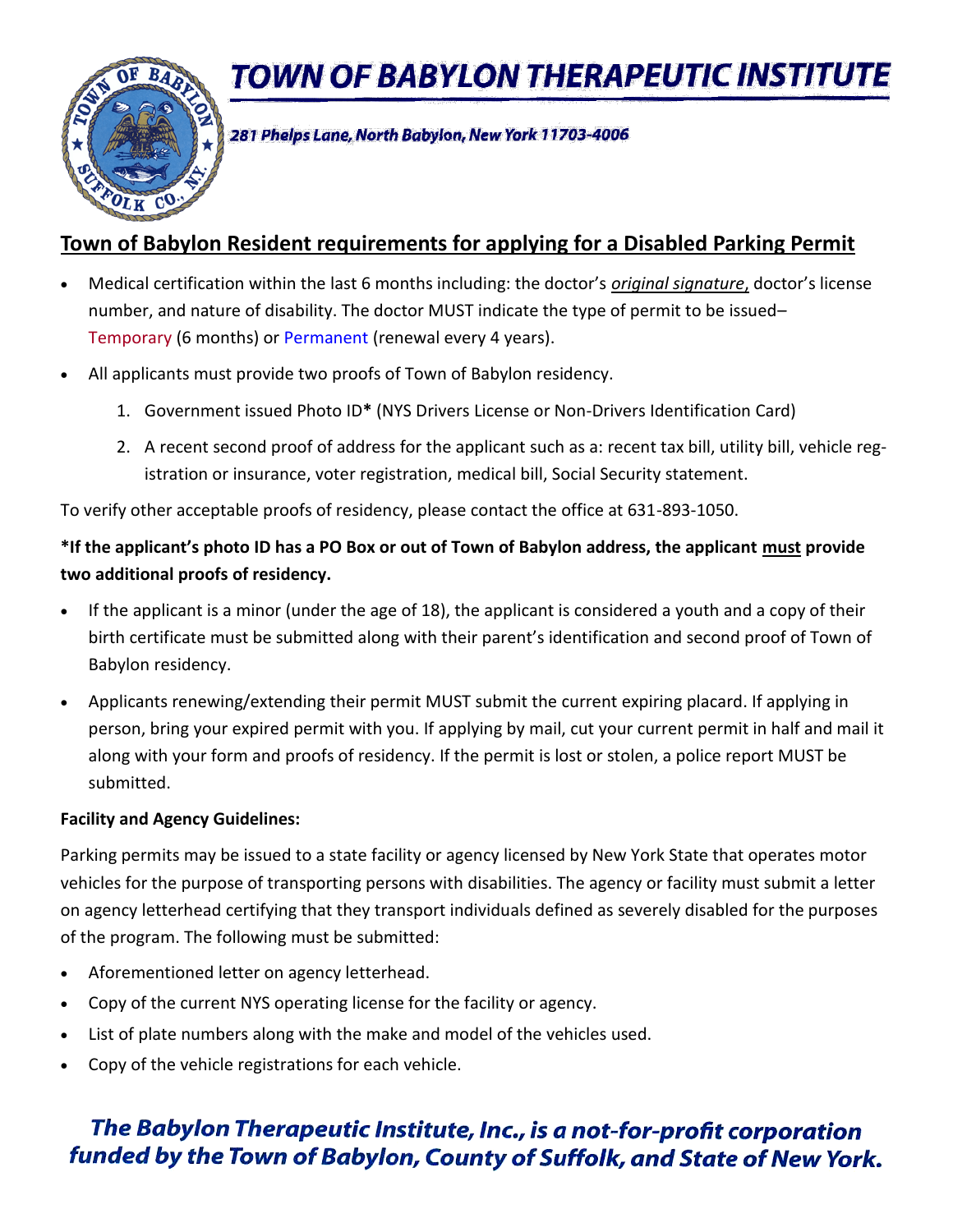#### **Page 2**

**Please note: A qualifying disability is one or more of the following impairments, disabilities or conditions that are both permanent in nature and affect mobility:**

- 1. Use of portable oxygen;
- 2. Legal blindness;
- 3. Limited use, or no use, of one or both legs;
- 4. Inability to walk 200 feet without stopping;
- 5. A neuro-muscular dysfunction that severely limits mobility;
- 6. A Class III or IV cardiac condition (American Heart Association standards);
- 7. Severe limitation in the ability to walk due to an arthritic, neurological or orthopedic condition;
- 8. Restriction because of lung disease to such an extent that forced (respiratory) expiratory volume for one second, when measured by spirometry, is less than one liter, or the arterial oxygen tension is less than sixty mm/hg of room air at rest;
- 9. Any other physical or mental impairment not previously listed which constitutes an equal degree of disability, and imposes unusual hardship in the use of public transportation and prevents the person from getting around without great difficulty.

**A Temporary Parking Permit,** valid for six months, may be issued when a person has a temporarily disabling condition that makes the person unable to walk without a cane, crutches, a walker or other assisting device. May only be certified by a Medical Doctor or Doctor of Osteopathy.

**A Permanent Disability Parking Permit,** valid for four years, a form is required for first time and renewing applicants. By signing the required form by New York State Law, the medical professional is certifying that the information is true and complete.

**Note to Residents and Medical Professionals:** Making a false statement or providing false information on an application for a parking permit for persons with severe disabilities is a crime (felony or misdemeanor) under the Vehicle and Traffic and Penal Law, and is punishable by a fine, imprisonment or both. With regards to the application for parking permits, may also result in liability for payment of a civil penalty of \$250-\$1,000.

**Resident Requesting a Parking Permit, for Persons with a Disability-**By signing part 1 of this application, you are certifying; that the information you provide on this application is true; that you read and understand the conditions for the parking permit stated on the application; that you will comply with those conditions.

#### **Parking Permit Rules**

- A permit is issued to any person with a qualifying disability. This enables the permit to be used in any vehicle in which the person is riding in.
- Permits are **not transferable between people** (Spouses, Parent/Child, other household members). Each qualifying person in the household should obtain their own handicapped pass.
- Parking in a handicapped space without the pass holder in the vehicle can result in confiscation of the pass and denial of renewal in accordance with Traffic Law 1203-S (4).
- Each permit has an expiration date. An expired permit is not valid and can not be used after the last day of the month and year punched. You must obtain a new medical certification before you can apply for another parking permit.
- The permit is designed to hang from the rearview mirror when parked, and should be removed while the vehicle is being operated.
- If your permit is lost or stolen, immediately report it to the Suffolk County Police Department and a report (PDCS-1053) will be needed to replace the permit.